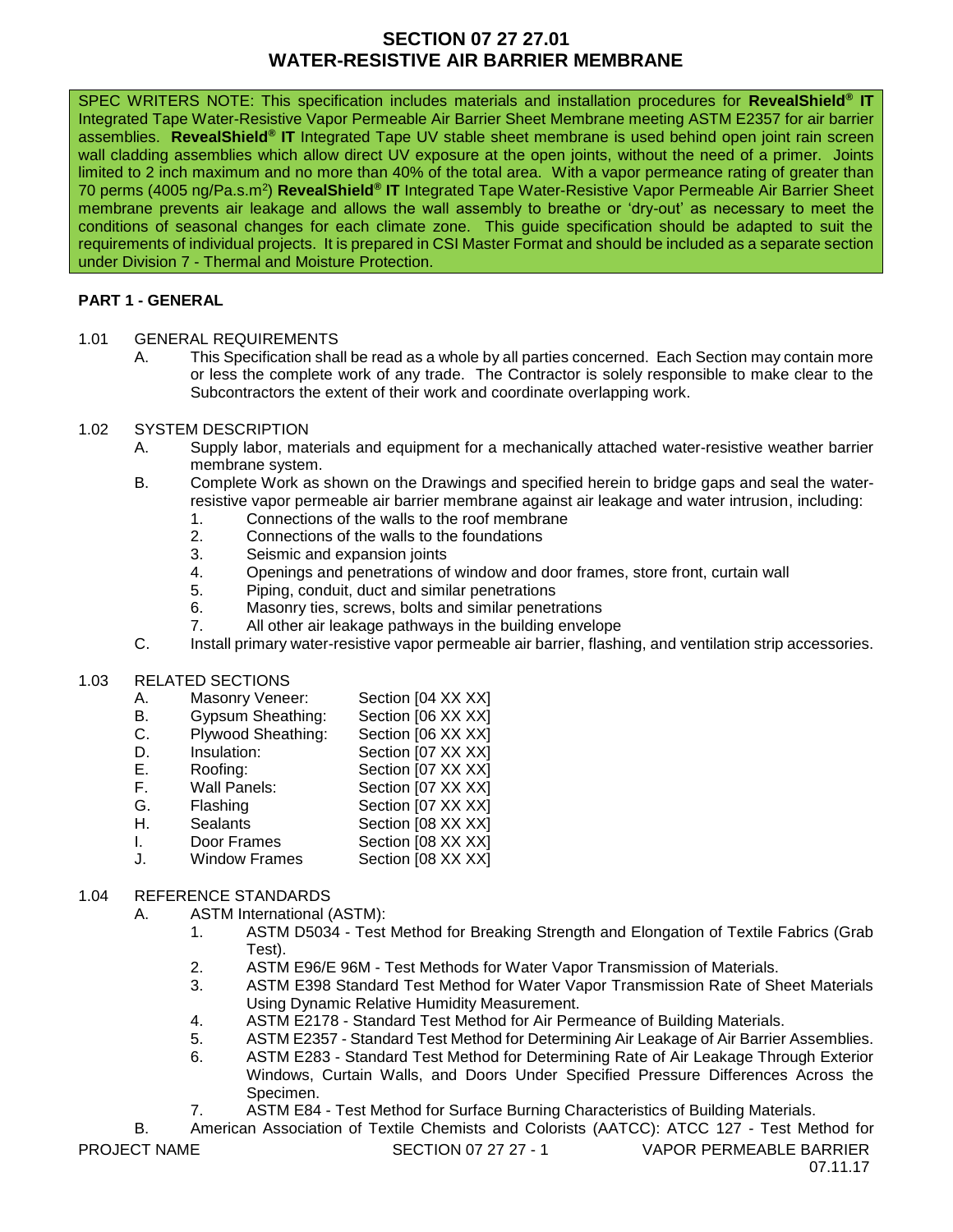Water Resistance: Hydrostatic Pressure Test.

C. International Code Council Evaluation Service, Inc. (ICC-ES): ICC-ES AC38 - Acceptance Criteria for Water-Resistive Barriers.

## 1.05 SUBMITTALS

- A. Submit manufacturers' current product data sheets, details and installation instructions for the waterresistive vapor permeable air barrier membrane components and accessories.
- B. Submit samples of the following:
	- 1. Manufacturer's sample warranty
	- 2. Water-resistive vapor permeable air barrier sheet, minimum 8 by 10 inches (203 by 254 mm)
	- 3. Components, minimum 12 inch (305 mm) lengths
	- 4. Membrane flashings
	- 5. Fasteners, clips, strapping, cladding attachment fasteners and masonry ties
	- 6. Sealants

### 1.06 QUALITY ASSURANCE

- A. Single Source: Mechanically attached water-resistive vapor permeable air barrier membrane components and accessories must be obtained as a single-source membrane system to ensure total system compatibility and integrity.
- B. Manufacturer Qualifications
	- 1. Manufacturer of specified products listed in this Section to have minimum 10 years of continued experience in the manufacture and supply of highly vapor permeable water resistive air barrier products successfully installed in similar project applications.
	- 2. Manufacturer of specified products listed in this Section to have experienced in-house technical and field observation personal qualified to provide expert technical support.
- C. Fire Performance Characteristics: Provide water-resistive barrier meeting the following fire-test characteristics.
	- 1. Surface-Burning Characteristics: ASTM E84 Class "A" Rating: Flame spread index: 10 or less
		- Smoke developed index: 135 or less

## 1.07 MOCK-UP

- A. Construct mock-up in accordance with Section 01 43 39 Mock-ups.
- B. Provide mock-up of specified water-resistive vapor permeable air barrier materials under provisions of Section 01 33 23 - Shop Drawings, Product Data and Samples.
- C. Where directed by [engineer] [architect] [consultant], construct typical exterior wall panel, 6 foot long by 6 foot wide incorporating the sheathing surfaces or substrate, window rough opening preparation or flashing method, window frame and attachment method, clips, strapping or masonry ties, or cladding attachment components, attachment of insulation and detailing of water-resistive vapor permeable air barrier membrane application and lap seams.
	- 1. Perform water spray test of mockup to demonstrate performance, as per ASTM Standards.
- D. Allow 48 hours for inspection of mock-up by [engineer] [architect] [consultant] before proceeding with water-resistive vapor permeable air barrier work. Mock-up may remain as part of the work.

### 1.08 PRE-INSTALLATION CONFERENCE

- A. Contractor shall convene [one] week prior to commencing work of this section, under provisions of Section 01 31 19 – Project Meetings.
- B. Ensure all contractors responsible for creating a continuous plane of water and air tightness are present.

### 1.09 DELIVERY, STORAGE AND HANDLING

- A. Refer to current Product Installation Instructions and SDS a[t www.vaproshield.com](http://www.vaproshield.com/) for proper storage and handling.
- B. Deliver materials to the job site in undamaged and original packaging indicating the name of the manufacturer and product.
- C. Store roll materials on end in original packaging. Protect rolls from direct sunlight and inclement weather until ready for use.
- D. Waste Management and Disposal
	- 1. Separate and recycle waste materials in accordance with Section [01355 Waste Management and Disposal], and with the Waste Reduction Work Plan.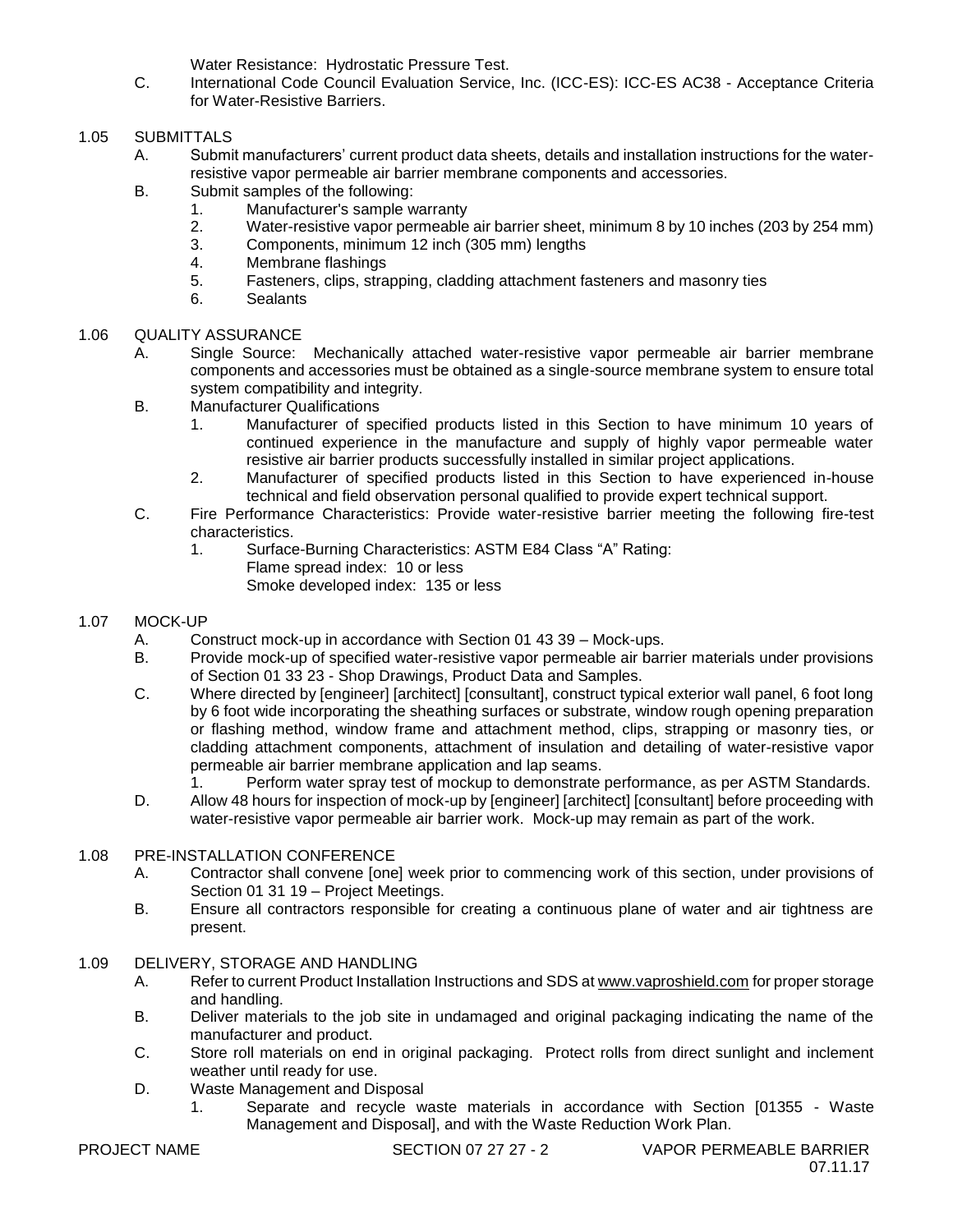#### 1.10 COORDINATION

- A. Ensure continuity of the mechanically attached water-resistive vapor permeable air barrier system throughout the scope of this section.
	- 1. Air barrier vapor permeable membrane to include self-adhered or mechanically attached air barrier, transition membranes and sealants at penetrations.
	- 2. Drainage plane to include drainage cavity, water resistive barrier and flashings to the exterior.

#### 1.11 ALTERNATES

Submit request for alternates in accordance with Section 01 25 00 – Substitution Procedures.

- A. Submit requests for alternates a minimum of ten (10) working days prior to bid date.
- B. Alternate submission to include:
	- 1. Evidence that alternate materials meet or exceed performance characteristics of specified Product requirements as well as documentation from an approved independent testing laboratory certifying the minimum physical dimensions, tensile strength, fire burning characteristics, vapor permeance and air leakage rates of the fully self-adhered waterresistive vapor permeable air barrier membrane. All testing to be performed without the aid of primers or surface conditioners.
	- 2. Manufacturer's complete set of details for mechanically attached water-resistive vapor permeable air barrier membrane system showing a continuous plane of water and air tightness throughout the building enclosure.
	- 3. Manufacturer of alternate materials has experienced in-house technical and field observation personal qualified to provide expert technical support.
- C. Acceptable alternates will be confirmed by addendum. Substitute materials not approved in writing prior to bid date shall not be permitted for use on this project.
- 1.12 WARRANTY
	- A. Provide manufacturer's standard material warranty in which manufacturer agrees to provide replacement material for the mechanically attached water-resistive vapor permeable air barrier sheets installed in accordance with manufacturer's instructions that fail due to material defects within 20 years of the date of Purchase.

### **PART 2 - PRODUCTS**

- 2.01 MATERIALS
	- A. Primary mechanically attached water-resistive vapor permeable air barrier membrane components and accessories must be obtained from a single-source manufacture to ensure total system compatibility and integrity.
		- 1. Mechanically attached water-resistive vapor permeable air barrier membrane by VaproShield LLC., Gig Harbor, WA, Phone: (866) 731-7663, Website: [www.vaproshield.com.](http://www.vaproshield.com/)
	- B. WATER-RESISTIVE VAPOR PERMEABLE MECHANICALLY ATTACHED AIR BARRIER MATERIALS (Basis of Design)
		- 1. Primary mechanically attached air barrier sheet membrane shall be RevealShield<sup>®</sup> IT Integrated Tape water-resistive vapor permeable air barrier sheet membrane by VaproShield, a zero VOC vapor permeable air barrier sheet membrane consisting of multiple layers of spun-bonded polypropylene tested in accordance with ICC-ES AC 38 criteria to meet IBC and IRC requirements for weather resistive barriers having the following properties:
			- a. Color: Black UV stable, 180 days 100% exposure prior to coverage with an open joint cladding.
			- b. Breaking strength and Elongation to ASTM D5034: 126.0 lbf (560 N), machine direction; 87.7 lbf (390 N), cross-machine direction.
			- c. Water Vapor Permeance tested to ASTM E96 Method B: minimum of 97 perms (6696 ng/Pa.s.m<sup>2</sup> )
			- d. Water Vapor Permeance tested to ASTM E398: minimum of 74 perms (5119 ng/Pa.s.m<sup>2</sup> )
			- e. Air Leakage: ≤0.0033 cfm/ft<sup>2</sup> @ 1.57 psf (≤0.017 L/s m<sup>2</sup> @ 75 Pa) when tested in accordance with ASTM E 2178.
			- f. Water Resistance tested to AATCC 127, 550 mm hydrostatic head for 5 hours: No leakage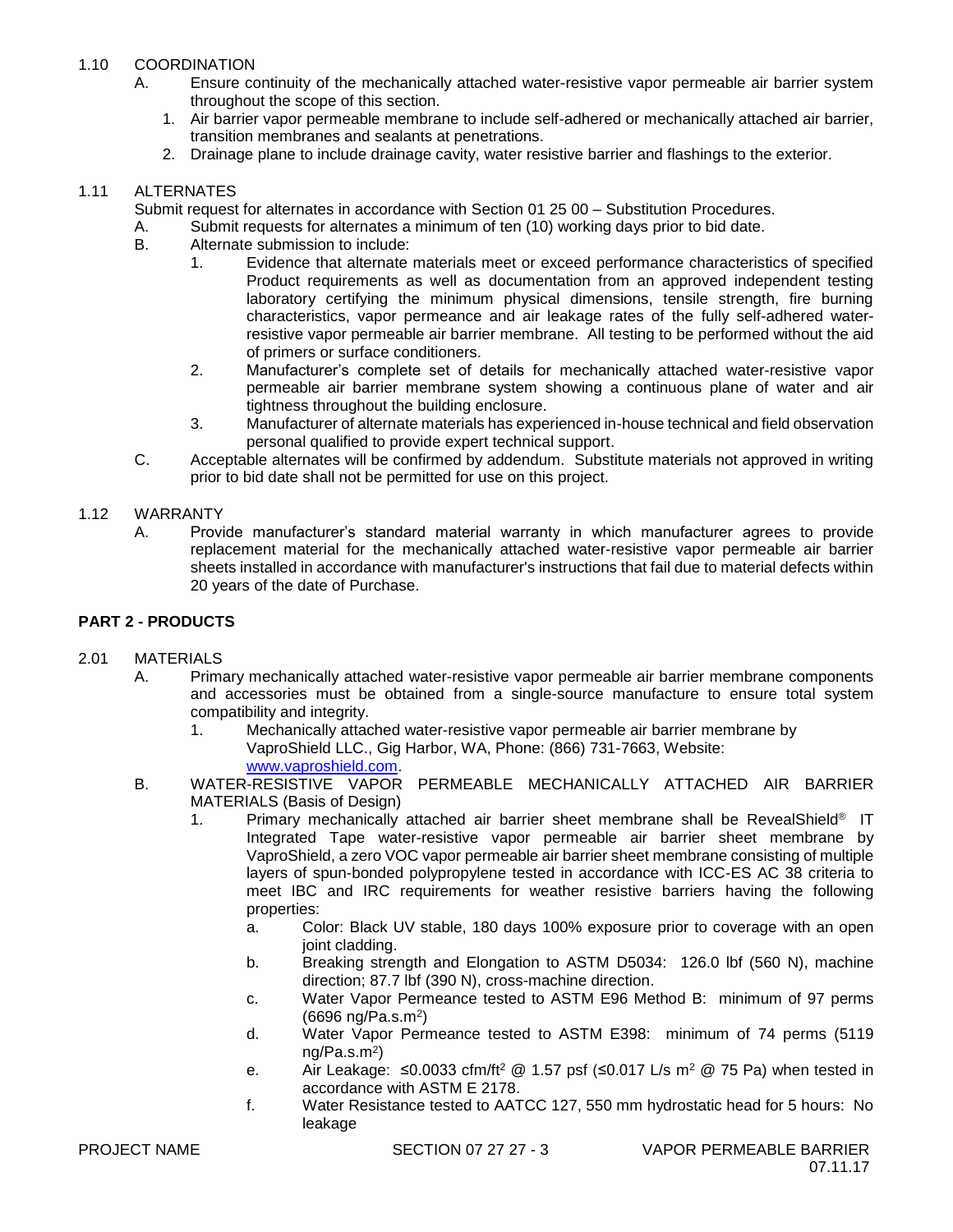- g. Application Temperature: No minimum temperature.
- h. Surface Burning Characteristics tested to ASTM E84: Class A, Flame-spread index of less than 10, Smoke-developed index of less than 135
- i. Physical Dimensions: 0.0177 inches (0.45 mm) thick and 59 inches (1.5 m) wide and 9.133 oz/yd<sup>2</sup> (309.7 g/m<sup>2</sup>).
- C. WATER-RESISTIVE VAPOR PERMEABLE TRANSITION AND FLASHING MEMBRANE Part One of a two part Flashing System
	- 1. Self-adhered air barrier transition and flashing membrane for all window jambs, headers, door openings, inside and outside corners, and other transitions shall be pre-cut RevealFlashing SA™ Self-Adhered or RevealFlashing™ by VaproShield, a zero VOC fully self-adhered water-resistive vapor permeable sheet membrane having the following properties:
		- a. RevealFlashing SA™ Self-Adhered flashing Black: 11  $\frac{3}{4}$  inches (30 cm) wide x 164 feet (50 m) long
			- i. Air Leakage: ≤0.0033 cfm/ft<sup>2</sup> @ 1.57 psf (≤0.0017 L/s m<sup>2</sup> @ 75 Pa) when tested in accordance with ASTM E2178 and <0.01 cfm/ft<sup>2</sup> @ 1.57 psf (<0.01 L/s  $m^2 \t{Q}$  75 Pa)) when tested in accordance with ASTM E 2357
			- ii. Water Vapor Permeance tested to ASTM E96 Method B: minimum of 70 perms (4005 ng/Pa.s.m<sup>2</sup>)
			- iii. Water Vapor Permeance tested to ASTM E398: minimum of 60 perms  $(3433 \, \text{ng/Pa.s.m}^2)$
			- iv. Water Resistance tested to AATCC 127, 550 mm hydrostatic head for 5 hours: No leakage
		- b. RevealFlashing™ Black: 6 1/2 inches (16.5 cm) or 11  $\frac{3}{4}$  inches (30 cm) wide x 164 feet (50 m) long
			- i. Air Leakage: ≤0.0033 cfm/ft<sup>2</sup> @ 1.57 psf (≤0.017 L/s m<sup>2</sup> @ 75 Pa) when tested in accordance with ASTM E2178.
			- ii. Water Vapor Permeance tested to ASTM E96 Method B: minimum of 97 perms (6696 ng/Pa.s.m<sup>2</sup>)
			- iii. Water Vapor Permeance tested to ASTM E398: minimum of 97 perms (6696 ng/Pa.s.m<sup>2</sup> )
			- iv. Water Resistance tested to AATCC 127, 550 mm hydrostatic head for 5 hours: No leakage

SPEC WRITERS NOTE: Acceptable substrates for RevealShield® IT Integrated Tape water-resistive vapor permeable air barrier sheet membrane include DensGlass®, exterior grade gypsum board, plywood, precast concrete, cast-in place concrete, concrete block, brick, steel, aluminum, OSB and galvanized metal. Best practice guidelines for the mechanically attached application of RevealShield<sup>®</sup> IT Integrated Tape on clean sheathing surfaces. Applications of RevealShield® IT Integrated Tape on sheathing surfaces clean of oil, dust, or other contaminates including primers, should be followed by two handed roller pressure of the integrated tape to insure good adhesion, immediately after installation of material.

Rough opening flashing system includes two components. Part I: Either RevealFlashing™ or RevealFlashing™ SA Self-Adhered flashing and Part II: VaproLiqui-Flash™ or as alternates, Vapro-SS Flashing™ or VaproBond™ Flashing.

- D. VAPROLIQUI-FLASH™ VAPOR PERMEABLE WATER RESISTIVE FLASHING FOR ROUGH OPENINGS Part II of Two Part Flashing System
	- 1. Window and door pre-cut RevealFlashing™ SA Self-Adhered flashing shall include VaproLiqui-Flash by VaproShield, a liquid-applied vapor permeable air barrier flashing material with vapor permeance and resistance to air leakage properties compatible with the primary air barrier membrane.

SPEC WRITERS NOTE: Best construction practice for wood frame construction is to protect the jamb of rough openings with the two part system of RevealFlashing™ SA Self-Adhered flashing and vapor permeable VaproLiqui-Flash™ to reduce the risk of wood deterioration. Alternatively, for steel stud frame construction with DensGlass<sup>®</sup> or gypsum sheathing surfaces a Vapro-SS Flashing™ or VaproBond™ Flashing may be used to protect the head, jamb and sill of rough openings.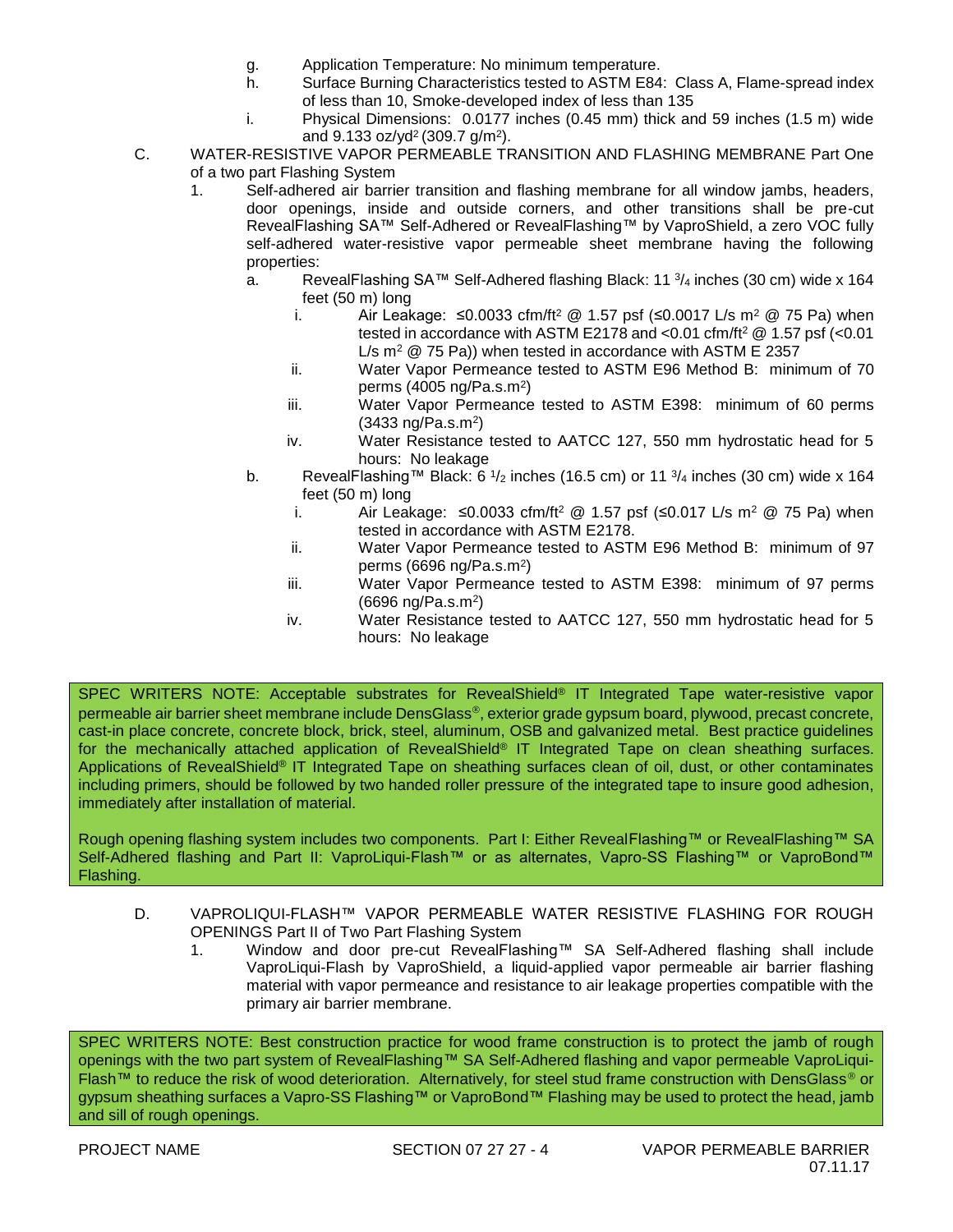- E. ALTERNATE: VAPROBOND™ FLASHING WATER IMPERMEABLE LOW VAPOR PERMEANCE FLASHING FOR ROUGH OPENINGS Alternate for Part II of Two Part Flashing System
	- 1. Window and door shall include VaproBond™ Flashing by VaproShield, a modified silicon sealant.
		- a. VaproBond™ Flashing: 20 ounce (592 ml) sausage.
		- b. Elongation: 1,500 % when tested in accordance with ASTM 412.
- F. ALTERNATE: VAPRO-SS FLASHING™ WATER IMPERMEABLE FLASHING FOR ROUGH OPENINGS Alternate for Part II of Two Part Flashing System
	- 2. Window and door shall include Vapro-SS Flashing™ by VaproShield, a flexible 2 mil (0.05 mm) stainless steel sheet with an 8 mil (0.20 mm) butyl adhesive backing.
		- a. Vapro-SS Flashing™: 4, 6, 9, 12, 18 or 24 inches (10.2, 15.2, 22.9, 30.5, 45.7, 61 cm) x 50 feet (15.24 m) long.
		- b. Tensile Strength/Puncture: 100,000 psi when tested in accordance with ASTM D882 and 2,500 psi when tested in accordance with ASTM E154.
- G. THROUGH WALL FLASHING
	- 1. Thru-wall flashing shall include Vapro-SS Flashing™ by VaproShield, a flexible 2 mil (0.05 mm) stainless steel sheet with an 8 mil (0.20 mm) butyl adhesive backing and may include a VaproTermination Bar™ when the top section of the Vapro-SS Flashing™ is exposed.
		- a. Vapro-SS Flashing™: 4, 6, 9, 12, 18 or 24 inches (10.2, 15.2, 22.9, 30.5, 45.7, 61 cm) x 50 feet (15.24 m) long.
		- b. Tensile Strength/Puncture: 100,000 psi when tested in accordance with ASTM D882 and 2,500 psi when tested in accordance with ASTM E154
		- c. VaproTermination Bar™: 1 inch (25 mm) wide x 8 feet (2.4 m) long, UV-resistance rigid thermoplastic extrusion, if required by sequence of installation.
- H. TRANSITION FLASHING
	- 2. Transition flashing shall include VaproSilicone Transition™ by VaproShield, a flexible 80 mil (2 mm) extruded silicone sheet.
		- a. VaproSilicone Transition™: 4, 6 or 9 inches (10.2, 15, 23 cm) x 50 feet (15.24 m) long.
		- b. Dynamic Movement Capability: +200 / -50 % when tested in accordance to ASTM C1523.
		- c. Elongation: 400 % when tested in accordance to ASTM D412.
		- d. Tensile Strength: 295 psi (2.03 MPa) when tested in accordance with ASTM D412.
		- e. Tear Strength: 20 ppi (3.5 N/mm) when tested in accordance to ASTM D624.

SPEC WRITERS NOTE: With pressure equalized rain screen wall cladding systems such as composite wall panels and metal siding, air circulation and cavity ventilation is critical in allowing moisture to escape. VaproBattens™ with VaproVent™ Strips, the VaproShim SA™ Self-Adhered and VaproMat™ ensure continuous air flow throughout the cavity, for the life of the building. Include 2.1.H. for Water-Resistive Weather Barrier Batten and Ventilation Accessories.

#### I. WATER-RESISTIVE WEATHER BARRIER BATTEN, SHIM OR MAT ACCESSORIES OPTIONS

- 1. Water-resistive weather barrier batten and ventilation accessories by VaproShield shall be made of black PVC material.
	- a. VaproBattenTM Black vinyl extrusion with pre-formed moisture drainage channels configured to create a ventilated airspace between wall cladding and weatherresistive barrier, bull nose edges prevent membrane tearing. Fasteners are installed directly through VaproBatten™ into the structural elements regardless of weather conditions.
	- b. VaproVent™ Strips are available in two types: VaproVent™ L Strip and VaproVent™ Hook Strip.
		- i. VaproVent™ Gray vinyl L Strips are attached to the top and bottom of VaproBattens. They prevent insect invasion and provide maximum ventilation.
		- ii. VaproVent™ Gray vinyl Hook Strips are used with VaproBattens as a starter strip for vinyl and beveled siding applications, in place of the VaproVent™ L Strip at the bottom of the assembly.
	- c. VaproShim SA™ Self-Adhered, Neoprene/EPDM accessory used under horizontal or vertical cladding attachment components to create a vertical rain screen drainage plane for cladding, while sealing fastener penetrations.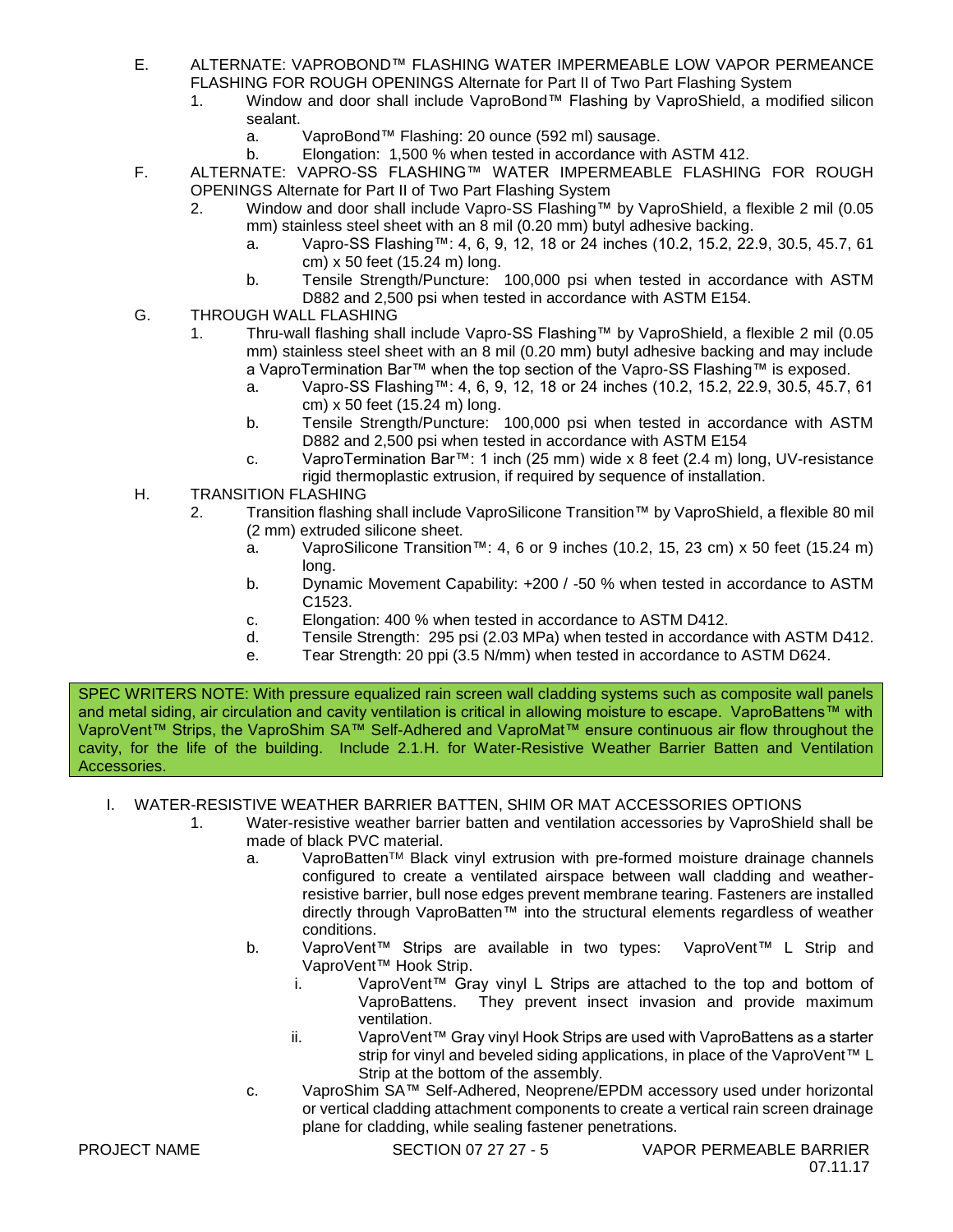d. VaproMat™ Lightweight, hydrophobic filter fabric with a 3 mm or 7 mm polypropylene drainage matrix attached, designed to keep the drainage cavity clean and unobstructed during the lath and plaster or adhesive mortar installation, promoting rapid draining and drying of the rain screen cavity.

#### 2.02 PENETRATION SEALANT

A. Provide sealant for penetrations as recommended by manufacturer and as specified under Division 07 Section: Sealants. Appropriate sealants shall be VaproBond™ or VaproLiqui-Flash™.

## **PART 3 EXECUTION**

- 3.01 GENERAL
	- A. Verify that surfaces and conditions are ready to accept the work of this section. Notify [engineer] [architect] [consultant] in writing of any discrepancies. Commencement of the work or any parts thereof shall mean acceptance of the prepared substrates.
	- B. All surfaces must be dry, sound, clean, free of oil, grease, dirt, excess mortar or other contaminants detrimental to the attachment of the mechanically attached water resistive air barrier membrane and flashings. Fill voids and gaps in substrate greater than  $\frac{7}{8}$  inch (22 mm) in width to provide an even surface. Strike masonry joints full-flush.
	- C. No minimum application temperature of mechanically attached water-resistive vapor permeable air barrier sheet membrane and mechanically attached flashings.
	- D. Ensure all preparatory work is complete prior to applying primary mechanically attached waterresistive vapor permeable air barrier sheet membrane.
	- E. Mechanical fasteners used to secure sheathing surfaces or penetrate sheathing surfaces shall be set flush with sheathing, fastened into solid backing and covered with the upper overlapping membrane. If exposed fasteners are present on the surface of the membrane, cover and seal with Vapro-LiquiFlash or VaproBond™.
	- F. If exposed fasteners are required, use VaproCaps™ to insure water/air tight seal.

#### 3.02 COORDINATION OF MECHANICALLY ATTACHED VAPOR PERMEABLE WATER RESISTIVE, AIR BARRIER MEMBRANE INSTALLATION

- A. Download Installation Instructions at http://vaproshield.com/public-documents/installationinstructions.
- B. Installation Summary:
	- a. Mechanically attached water-resistive vapor permeable air barrier sheet membrane should be installed horizontally over the outside face of exterior sheathing surfaces or other approved substrates.
	- b. Complete detail work at; wall openings, building transitions and penetrations prior to field applications.
	- c. Install mechanically attached water-resistive vapor permeable air barrier sheet membrane over the outside face of exterior sheathing surfaces or substrate, measure and pre-cut into manageable sized sheets to suit the application conditions.
	- d. Install mechanically attached water-resistive vapor permeable air barrier sheet membrane complete and continuous to substrate in a sequential minimal 6 inch (76 mm) horizontal overlapping weatherboard.
	- e. Stagger all vertical end lap seams and overlap a minimum of 12 inch (305 mm).
	- f. Roll installed membrane with roller to ensure positive contact and adhesion immediately after the integral tape release film has been removed at the horizontal overlaps.

### 3.03 BUILDING TRANSITION CONDITIONS

- A. Consult published details at WWW.VaproShield.com.
- B. Tie-in to structural beams, columns, floor slabs and intermittent floors, parapet curbs, foundation walls, roofing systems and at the interface of dissimilar materials with self-adhering air barrier transition and flashing membrane.
- C. Align and position fully self-adhered air barrier transition and flashing membrane, remove protective film and press firmly into place. Provide minimum 6 inch (152 mm) lap on to substrates.
- D. Ensure minimum 6 inch (152 mm) overlap at side and end laps of membrane and 6 inch (152 mm) at inside and outside corners, if joints occur at corner locations.
- E. Roll membrane and lap seams with roller to ensure positive contact and adhesion, immediately.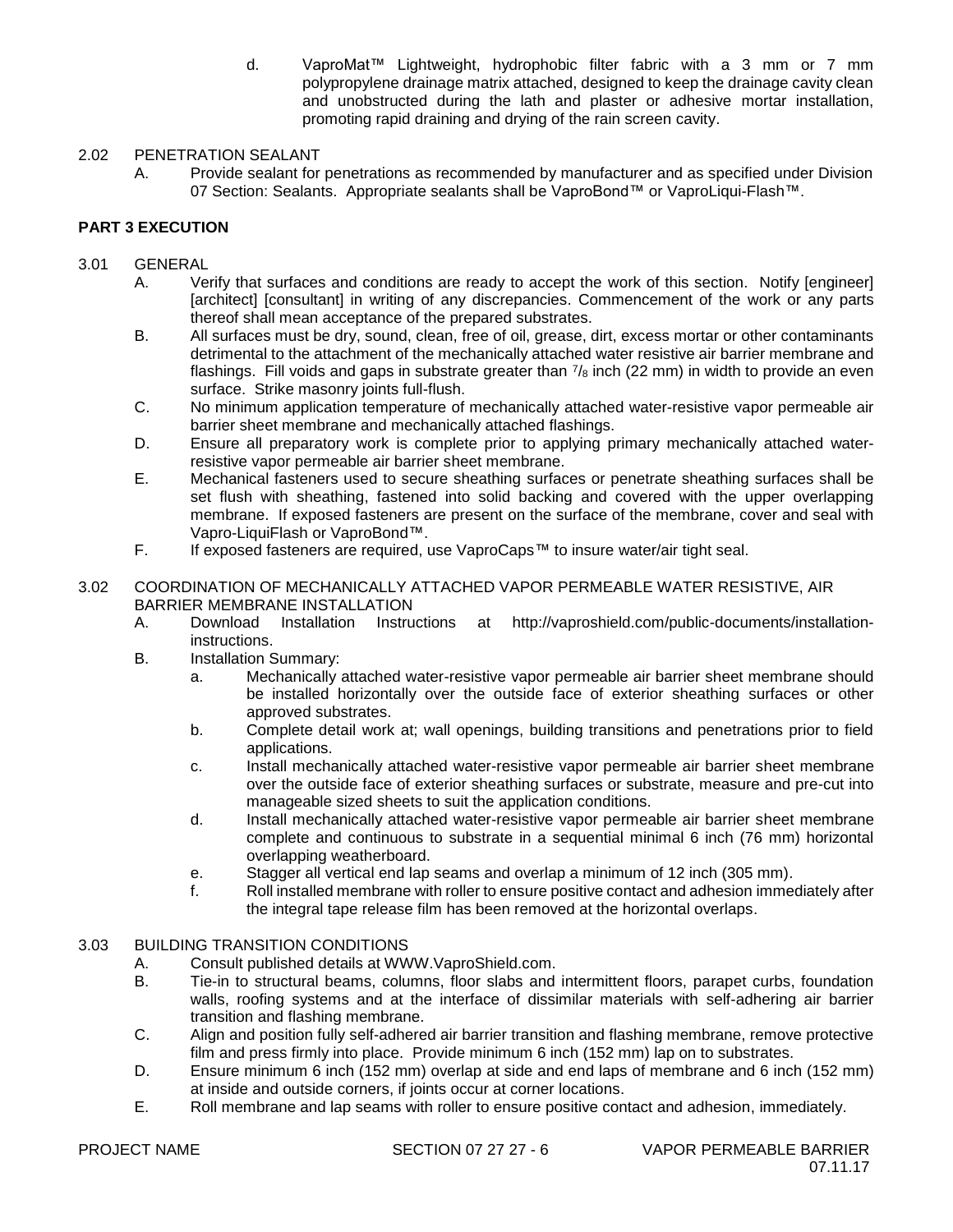#### 3.04 MECHANICAL EQUIPMENT PENETRATIONS

- A. Mechanical pipe, electrical conduit and/or duct work must be secured solid into position prior to installation of mechanically attached water-resistive vapor permeable air barrier sheet membrane.
- B. Electrical services penetrating the wall assembly and mechanically attached water-resistive vapor permeable air barrier sheet membrane must be placed in appropriate conduit and secured solid into position.
- C. Install manufactured flanged penetration sleeves as recommended by sleeve manufacturer.
- D. For straight sided penetrations, cut and fit mechanically attached water-resistive vapor permeable air barrier sheet membrane to accommodate sleeve, install VaproLiqui-Flash to seal the air barrier membrane to ductwork or preformed flange sleeve.
- E. For pipe penetrations, refer to manufacturer's standard details.

#### 3.05 WINDOW, DOOR AND OTHER WALL OPENINGS

- A. Consult published installation instructions at WWW.VaproShield.com.
- B. Two part flashing system; RevealFlashing™ SA Self Adhered or RevealFlashing™ and VaproLiqui-Flash™, Vapro-SS Flashing™ or VaproBond™ Flashing by VaproShield around window or wall openings subject to the opening size and installation of window, door or louver type.
- C. RevealFlashing™ SA Self-Adhered flashing or RevealFlashing™ air barrier transition and flashing membrane installed 2  $\frac{3}{4}$  inch (70 mm) into rough wall openings for the sill, jambs and head.
- D. Use VaproLiqui-Flash™ to adhere the RevealFlashing™ into the rough opening, coating the rough opening at the 2 ¾ inch (70 mm) overlap before applying the RevealFlashing™. Alternatively VaproBond™ Flashing maybe substituted for VaproLiqui-Flash™ as the bonding material.
- E. For RevealFlashing SA Self-Adhered flashing remove release film, align flashing membrane and apply pressure to ensure positive contact. Roll Lap seams to ensure adhesion. Provide lap seams in singled fashion, to shed water.
- F. VAPROLIQUI-FLASH VAPOR PERMEABLE WATER RESISTIVE FLASHING FOR ROUGH **OPENINGS** 
	- 1. Download Installation Instructions at http://vaproshield.com/public-documents/installationinstructions.
	- 2. Liquid-applied window and door flashing shall be VaproLiqui-Flash™ by VaproShield, a liquid-applied vapor permeable air barrier flashing material with resistance to moisture and air leakage properties compatible with the primary weather resistant air barrier membrane.
	- 3. Apply a 12-15 wet mil (0.030-0.038 mm) coating onto the installed RevealFlashing™ SA Self-Adhered flashing, 1 inch (25.4 mm) onto the face continuing into the rough opening, covering the 2 ¾ inch (70 mm) RevealFlashing™ SA Self-Adhered flashing and the remaining exposed rough opening surface.
- G. THROUGH-WALL FLASHING MEMBRANE
	- 1. Download Installation Instructions at http://vaproshield.com/public-documents/installationinstructions.
	- 2. Apply through-wall self-adhered flashing membrane along the base of masonry veneer walls and over shelf angles as detailed by designer.
		- a. Press membrane firmly into place, overlap minimum 3 inches (76 mm) at all laps. Promptly roll all surfaces using a hand roller to ensure good adhesion.
		- b. Applications shall form a continuous flashing membrane and shall extend up a minimum of 6 inches (15 cm) up the back-up wall.
		- c. Seal the top edge of the membrane where it meets the substrate using VaproBond™. Trowel-apply a feathered edge to seal termination to shed water or install VaproTermination Bar and VaproBond™ sealant at the top edge.
		- d. Install through-wall flashing membrane 1/2 inch (13 mm) from outside edge of veneer. Provide "end dam" flashing as detailed by the designer.

B. SPEC WRITERS NOTE: Rough opening flashing system includes two components. Part I: RevealShield SA® Self-Adhered flashing and Part II: VaproLiqui-Flash™ or as Alternates, Vapro-SS Flashing™ or VaproBond™ Flashing. Vapro-SS Flashing™ and VaproBond™ Flashing are optional replacements for Part II flashing system or in addition to VaproLiqui-Flash.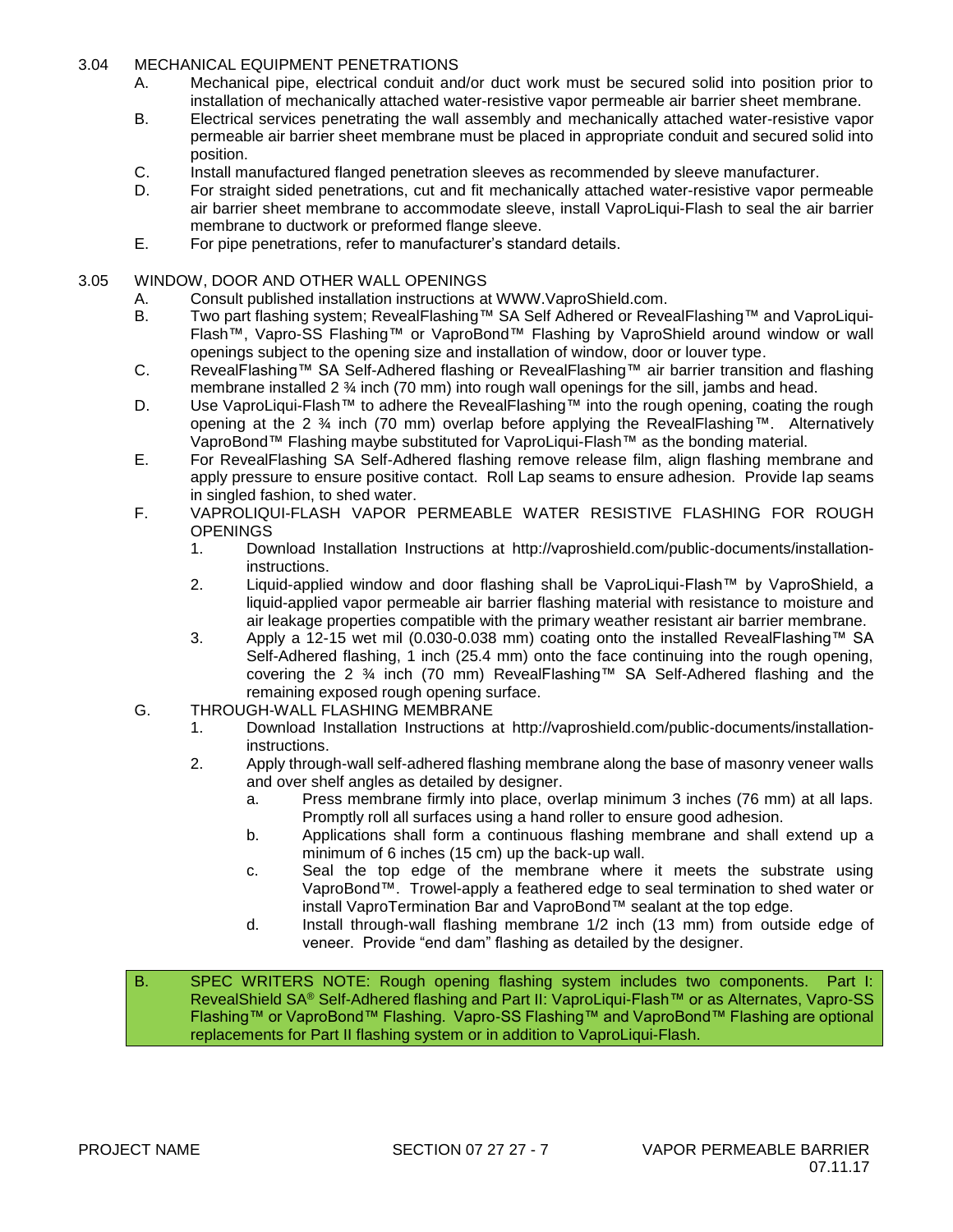- H. OPTIONAL VAPROBOND™ FLASHING WATER IMPERMEABLE LOW VAPOR PERMEANCE FLASHING FOR ROUGH OPENINGS
	- 1. Fluid applied membrane for window and door flashing shall be VaproBond™ Flashing by VaproShield, a low vapor permeable, impermeable air and water barrier flashing material, replaces VaproLiqui-Flash. Not recommended for wood framing.
	- 2. Apply VaproBond™ Flashing, 1 inch (25 mm) onto the face continuing into the rough opening, covering the 2 ¾ inch (70 mm) VaproFlashing™ SA Self-Adhered flashing and the exposed rough opening surface.
- I. OPTIONAL VAPRO-SS FLASHING VAPOR IMPERMIABLE FLASHING FOR ROUGH OPENINGS
	- 3. Self-Adhered stainless steel membrane for window and door flashing shall be Vapro-SS Flash™ by VaproShield, an impermeable air and water barrier flashing material, replaces VaproLiqui-Flash. Not recommended for wood framing.
	- 4. Apply Vapro-SS Flash™, 1 inch (25.4 mm) onto the face continuing into the rough opening, covering the 2 ¾ inch (70 mm) Vapro-SS Flash™ and the exposed rough opening surface. Roll installed flashing immediately after installation with roller to insure positive contact and adhesion with substrate.

## J. OPTIONAL WATER-RESISTIVE FLASHING AND PENETRATION TAPES

- 1. Tapes shall be VaproTape™ by VaproShield: Black, butyl, UV stable, single sided, moistureresistant flexible tape with adhesive backing having the following properties:
	- a. VaproTape™ (Single-Sided): 2 inch (5.08 cm), 3 inch (7.62 cm) or 4 inch (10.16 cm) wide seam tape

### 3.06 HORIZONTAL INSTALLATION

- A. For horizontal applications, align sheets and begin installation of mechanically attached waterresistive weather barrier membrane at bottom or lowest point of wall.
- B. To avoid misalignment of subsequent applications, it is recommended to pre-mark or "Snap" a level line to work from.
- C. Measure and pre-cut into manageable sized sheets to suit the application conditions.
- D. Allow for excess material at bottom of wall to accommodate tie-ins and connections to adjacent surfaces.
- E. Align and position mechanically attached water-resistive weather barrier membrane. Provide minimum 6 inch (152 mm) overlap at the horizontal sides, remove release film of the integrated tape and press firmly into place. Stagger all vertical end lap seams and overlaps a minimum of 12 inch (305 mm). Roll lapped Integrated Tape seams with roller to ensure contact and adhesion.
- F. Add a continuous bead of VaproBond™ adhesive sealant between the vertical overlapping joints and roll the overlapping surfaces to insure continuous contact and adhesion.
- G. Install subsequent sheets of mechanically attached water-resistive weather barrier membrane in overlapping weatherboard format. Ensure sheets lay smooth and flat to surfaces. Roll lapped Integrated Tape seams with roller to ensure contact and adhesion.
- H. Refer to http://vaproshield.com/installation/instructions for the most current and complete installation instructions.

## 3.07 BATTENS VENTILATION STRIPS, SHIMS OR MAT FOR RAIN SCREEN CLADDING SYSTEMS

- A. Provide and install specified battens and ventilation strips under cladding systems.
- B. Install horizontal starter strip or vent strip at base of wall, vertical battens and top vent strip, secure into solid backing ready for installation of cladding system.
- C. Coordinate spacing of battens and vent strips to accommodate cladding system.
- D. Coordinate spacing of VaproShim SA<sup>™</sup> Self-Adhered to accommodate cladding system attachments.
- E. Coordinate attachment of VaproMat™ to accommodate cladding system attachments.

### 3.08 FASTENING CLIPS AND MASONRY TIES

- A. Install clips and masonry ties over primary self-adhered vapor permeable air barrier membrane.
- B. Secure clips and masonry ties with corrosion-resistant, or stainless steel screws with gasketed fasteners.
- C. Consult VaproShield Technical Services for recommendations on appropriate masonry tie types and methods to seal penetrations.

### 3.09 FIELD QUALITY CONTROL

A. Make notification when sections of work are complete to allow review prior to covering mechanically